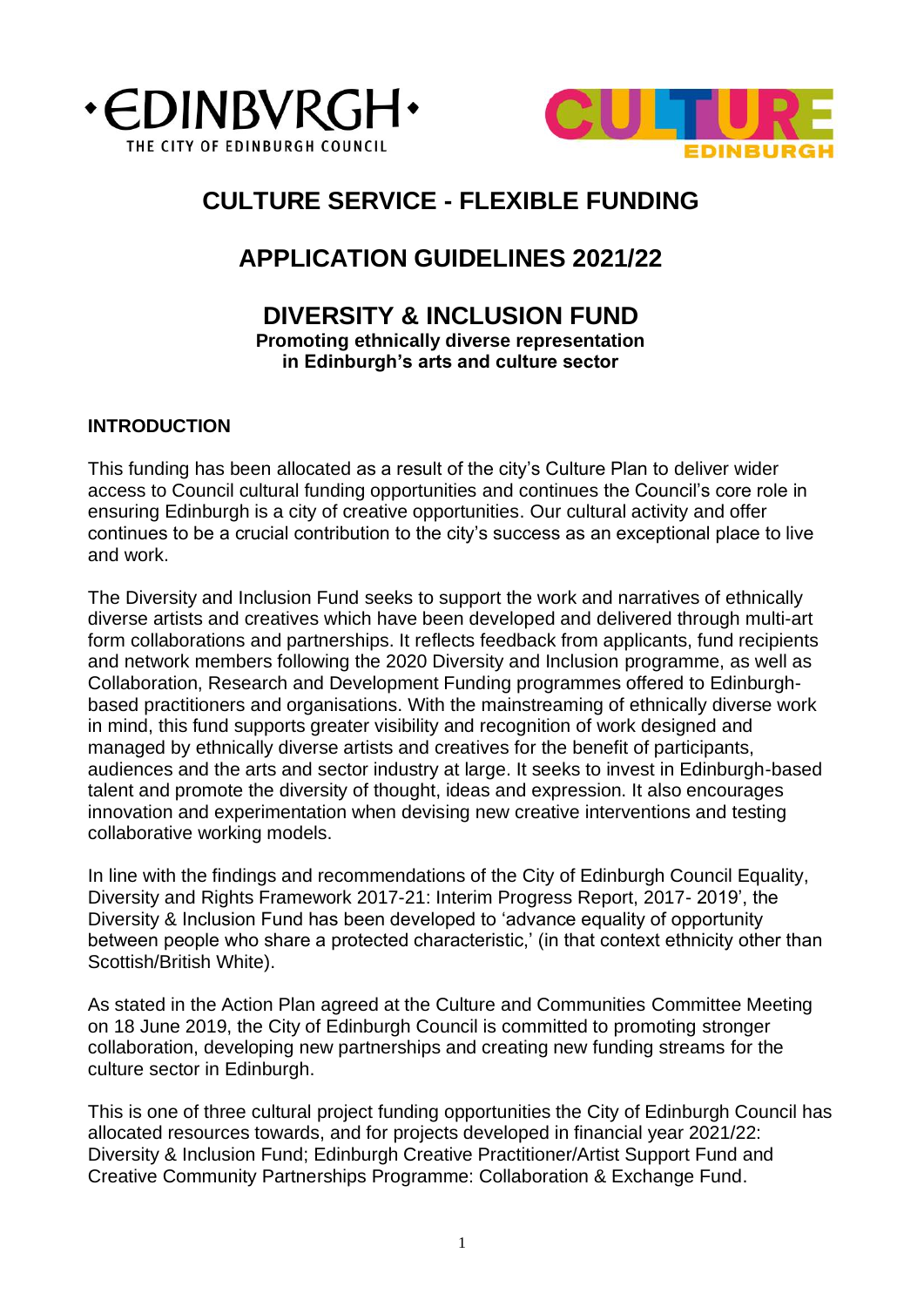# **PURPOSE OF SCHEME:**

Grants will be awarded to projects that promote greater partnership collaboration between minority ethnic artists/practitioners, independent creatives and/or Edinburgh-based cultural organisations. Projects should reach, involve, benefit and engage ethnically diverse artists/creative practitioners and cultural organisations based in Edinburgh.

The fund is intended to support projects and activities, including professional development, production development, development of work and cultural events, that utilise multiple art forms, such as visual and performing arts (music, dance, spoken word and theatre), film, digital arts, literature and poetry, to promote greater collaboration and partnerships between ethnically diverse artists and creatives and cultural organisations in Edinburgh. Priority will be given to quality multi art form projects.

# **FUNDS AVAILABLE:**

A total budget of £100,000 is available offering grant awards of up to £10,000 for projects developed in financial year 2021/22 and completed by the end of December 2022.

Please note that all project facilitators, artists, creatives, managers involved in the project delivery are expected to be remunerated as per industry rates. Only in special circumstances when project partners declare that they do not require to be paid for their work and their contribution towards the project delivery is in-kind they can be involved on a no-fee basis. Links to industry rates, as recommended by industry bodies, are listed below:

**[BECTU](https://bectu.org.uk/get-involved/ratecards/)** [ITC](https://www.itc-arts.org/rates-of-pay/) [UK Theatre / Equity Commercial Theatre Rates](file://///c-cap-nas-02/home$/1666140/Downloads/UK%20Theatre%20Equity%20rates%20-%20Commercial%20Theatre%202019-2022%20(1).pdf) [UK Theatre/ Equity Rates for Subsidised Managers \(in receipt of public funding\)](file://///c-cap-nas-02/home$/1666140/Downloads/UK%20Theatre%20Equity%20rates%20-%20Subsidised%202019%20to%202022%20(1).pdf) [UK Theatre/Musicians Union](file://///c-cap-nas-02/home$/1666140/Downloads/UK%20MU%20Rates%20April%202018%20to%20April%202021%20(2).pdf) [UK Theatre / Writers Guild](file://///c-cap-nas-02/home$/1666140/Downloads/UK%20Theatre%20Writers%20Guild%20Rates%20-%202019%20(1).pdf) **[SSP](http://www.scottishsocietyofplaywrights.co.uk/commission-rates.html)** [UK Theatre/ BECTU/Equity Choreographers:](file://///c-cap-nas-02/home$/1666140/Downloads/UK%20Theatre%20Equity%20Choreographer%20rates%202019%20-%202021%20(1).pdf) [UK Theatre/ BECTU/ Equity Designers/Resident Designers](file://///c-cap-nas-02/home$/1666140/Downloads/UK%20Theatre%20Equity%20BECTU%20Designers%20rates%20Resident%20Designers%202019-2021.pdf) [Set and Costume Designers](file://///c-cap-nas-02/home$/1666140/Downloads/UK%20Theatre%20Equity%20BECTU%20Designers%20rates%20Set%20and%20Costumes%202019-2021.pdf) [Lighting Designers](file://///c-cap-nas-02/home$/1666140/Downloads/UK%20Theatre%20Equity%20BECTU%20Designers%20rates%20Lighting%20Designers%202019-2021.pdf) [UK Theatre/ BECTU/ Equity Directors](file://///c-cap-nas-02/home$/1666140/Downloads/UK%20Theatre%20Equity%20Directors%20rates%202018%20-%202022.pdf) [Visual Artists \(Paying Artists\)](http://www.payingartists.org.uk/2018/07/paying-artists-activity-update/) [Exhibition Payment Guide](http://www.payingartists.org.uk/wp-content/uploads/2017/06/Paying-Artists-Exhibition-Payment-Guide.pdf) **[Musicians](https://musiciansunion.org.uk/rates)** [The Society of Authors](https://societyofauthors.org/Advice/Rates-Fees)

**Applicants should apply for the exact amount needed for their project and will not automatically be awarded the full amount of their application submission. The awards panel reserves the right to award an amount different to that submitted.**

**DEADLINE: Friday 14 January 2022 (23:59 GMT). Late applications will not be accepted.**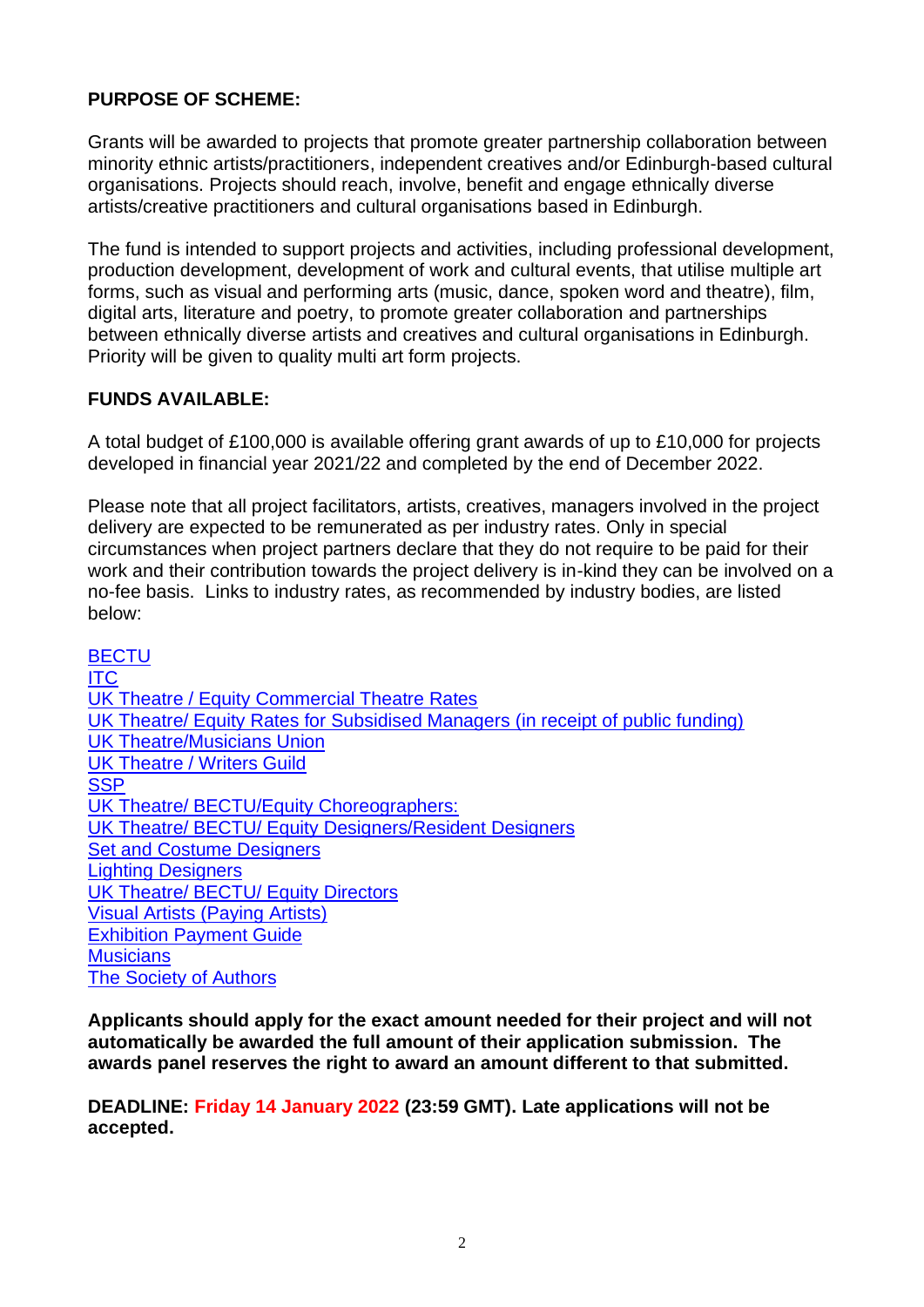**Please note that the funding award for successful applications will be issued in one payment (100%) on receipt of a signed funding agreement. You will be required to submit for approval, a project report on completion of project. You will be advised w/b 31 January 2022 if your application has been successful by email. Funding payments to successful applicants will to be made within 6-8 weeks from the date of notification of a successful funding application.**

# **WHO CAN APPLY?**

**\*\*\*Please note that the lead applicant's eligibility criteria have been updated, inviting non-registered but constituted organisations, in addition to charities and not-forprofit companies, to apply for funding in partnership with ethnically diverse artists.\*\*\***

- Projects must have an ethnically diverse lead artist / creative and take place within the City of Edinburgh boundary with Edinburgh-based partners.
- Partnership working is a City and Culture Plan funding priority therefore applicants will be expected to place an emphasis on this in any submission. This can be both in cash and/or in kind.
- A constituted organisation must be the lead project partner for the release of any grant award. The organisation will be asked to provide a copy of their constitution to the Council and where appropriate the organisation's Memorandums & Articles. Your financial accounting practices will need to meet as a minimum the essential elements and requirements of the Office of the Scottish Charity Regulator (OSCR).
- A Council revenue-funded Strategic Partner organisation or Grouping cannot lead on an application and if they are in receipt of Strategic Partnership grant funding of more than £50,000, they cannot directly receive project grant funding. They can, however, be involved as a partner in any application. For example, a venue may act as host or a company provide in-kind support. A list of CEC Strategic Partner organisations and Groupings can be found in the Related Documents section in the online application.
- Only one application per partnership can be considered.
- Please note that the same project cannot be considered for all three Flexible Funds (ie Diversity & Inclusion Fund; Edinburgh Creative Practitioner/Artist Support Fund and Creative Community Partnerships Programme Fund).
- Those in receipt of the Diversity and Inclusion as well as Collaboration, Research and Development Fund are eligible to apply as long as they present, or are part of, a new partnership/project for consideration.

The **[Culture Plan](https://democracy.edinburgh.gov.uk/CeListDocuments.aspx?CommitteeId=272&MeetingId=1335&DF=30%2f11%2f2015&Ver=2)** vision is that "city partners work together to keep culture and creativity at the heart of Edinburgh's success". Further information on the vision can be accessed through the **[Council's Business Plan.](https://www.edinburgh.gov.uk/council-planning-framework/council-business-plan-2017-2022)**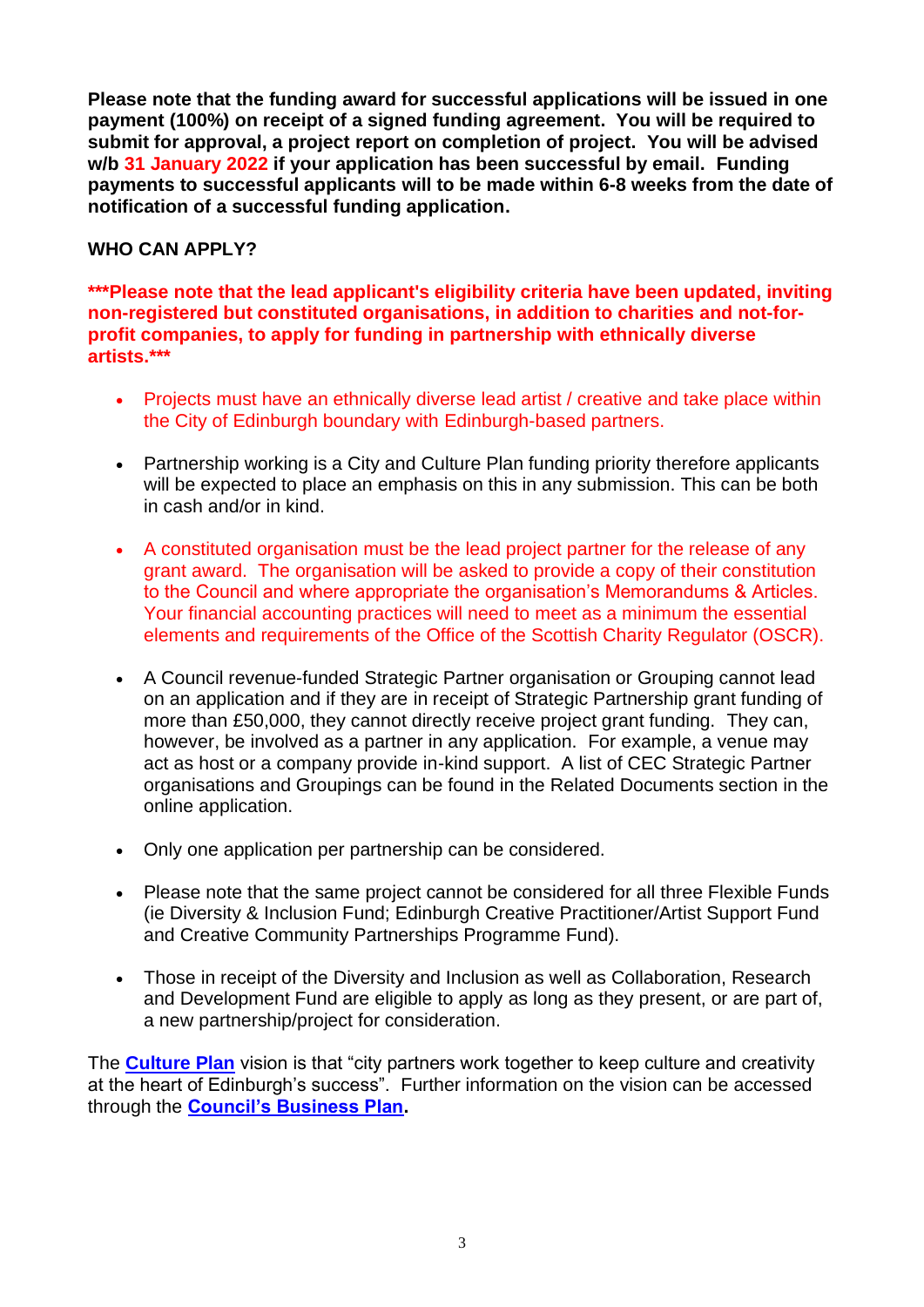# **CRITERIA:**

Applications will be assessed against the following criteria:

- an imaginative and/or experimental creative concept:
- confirmed partnerships and quality of project management;
- practical involvement of ethnically diverse artists and creative practitioners **and/or** genuine engagement of the city's ethnically diverse communities.

# **PRIORITIES:**

- 1. Demonstrable ethnically diverse artist/practitioner lead involvement;
- 2. Creative concept;
- 3. Partnership/collaboration working a City and Culture Plan funding priority; and
- 4. Use of multi art forms within projects.

We will be assessing the likely impact of the project and to what degree it will extend the reach of cultural activity in the city, especially in hard to reach communities, greater visibility and representation of the ethnically diverse arts and culture in particular.

We want to see how you propose to use this funding and what you envisage the direct impact of that funding will be.

Our focus will be on what major difference this funding will make to the project (i.e. what wouldn't happen without this support).

# **EXCLUSIONS:**

# **Applications cannot be considered:**

- for projects already started or planned to start before the decision is made, *unless it is the next stage of a previously completed phase of work;*
- if received after the deadline date; and
- unless there is a suitable management/governance structure in place.

# **Funding cannot support:**

- Revenue costs or permanent posts
- Press events or launches
- Equipment items or capital projects
- Projects which primarily take place outside Edinburgh.

Please note that the support offered to ethnically diverse artists and creatives by this fund is using positive action to promote equality as reflected in the Equality Act 2010.

# **HOW TO APPLY:**

Please read these guidelines carefully. Applications must be submitted using the application form, returned by the stated deadlines and signed by the applicant. Please contact Beata Skobodzinska 0131 529 4577 [beata.skobodzinska@edinburgh.gov.uk](mailto:beata.skobodzinska@edinburgh.gov.uk) or Sandra Elgin 0131 529 6720 [sandra.elgin@edinburgh.gov.uk](mailto:sandra.elgin@edinburgh.gov.uk) if you require advice on your application.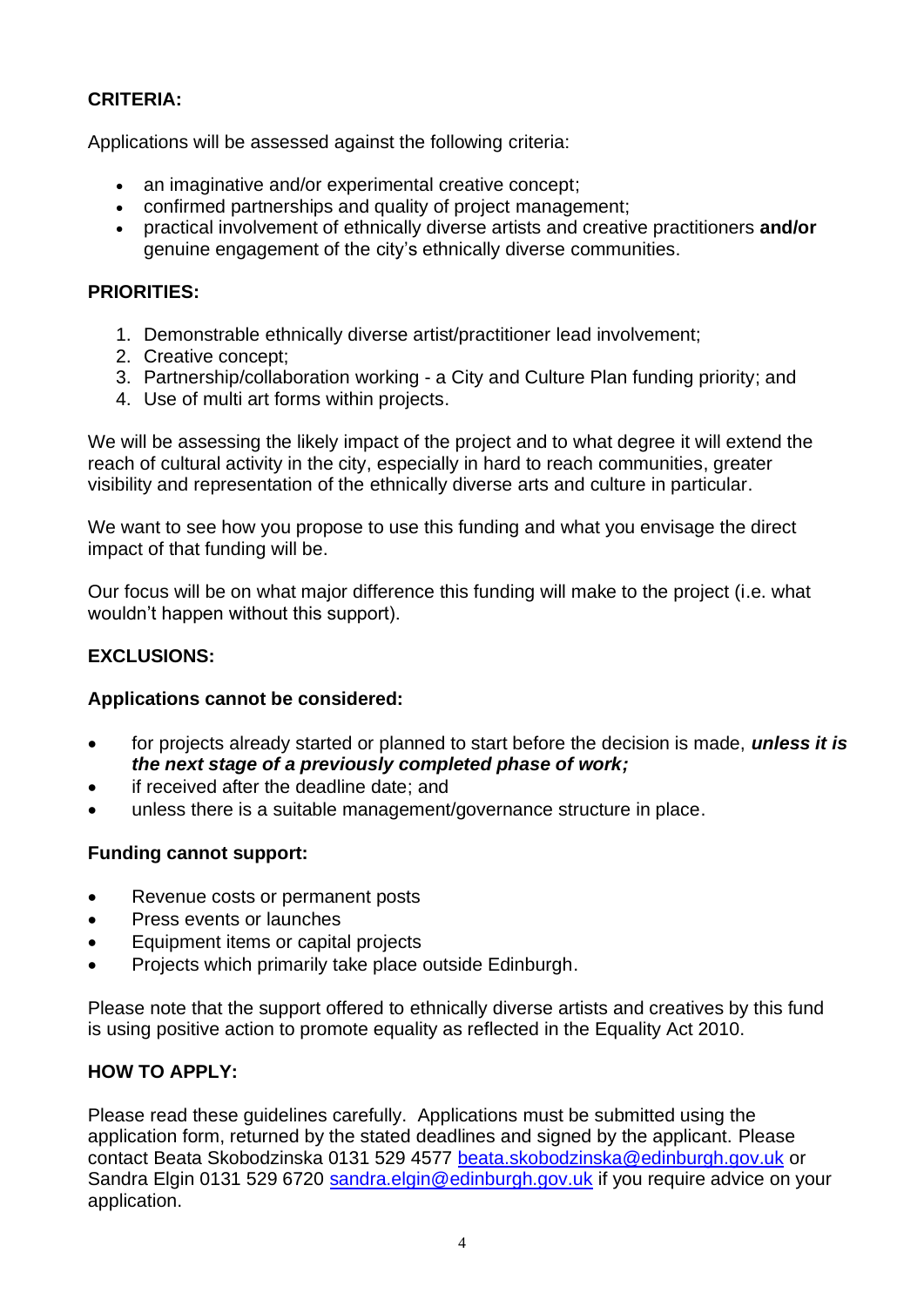**Before starting this application online, please download a blank PDF application form for your preview. Please also download the Application Guidelines, the Council's Standard Conditions of Grant, Part B of the Application Form (Budget) spreadsheet and the Equal Opportunities Monitoring Form.** Links to the Council's Culture Plan, Business Plan and Privacy Notice are also available in the Related documents section.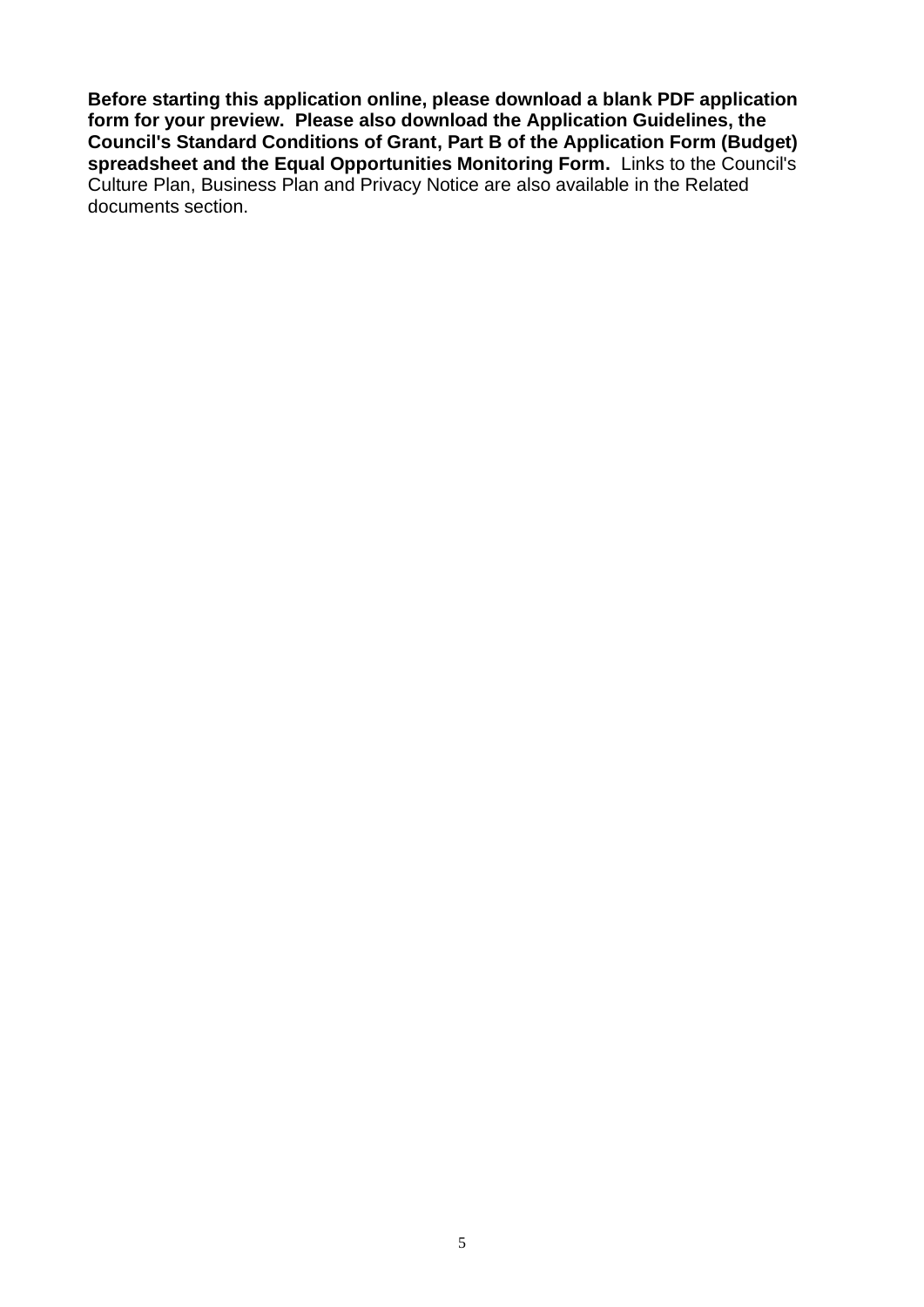### **APPLICATION PROCESS AND AWARDS PANEL**

Submitted application forms will be acknowledged via email. Applications will be considered by members of the awards panel, comprising officers from the City of Edinburgh Council and specialist independent advisors.

The panel will meet within 3 weeks of the fund deadline, and you will be informed by email of the outcome within further 2 weeks of the meeting.

Once you have submitted my application form, please complete the [Equal Opportunities](https://ukc-word-edit.officeapps.live.com/sfc/05f7c9c9/)  [Monitoring Form](https://ukc-word-edit.officeapps.live.com/sfc/05f7c9c9/)**.**

#### **Privacy Notice**

To deliver Council services we need to collect, store, use, share and dispose of personal information. This is known as data processing.

When we collect personal data, we must tell you why we need it, and what we will do with it. This information is called a privacy notice.

The Privacy Notice [link](https://www.edinburgh.gov.uk/managing-information/privacy/1) takes you directly to the City of Edinburgh Council's privacy notice. Here we explain how we process your personal information as a Council.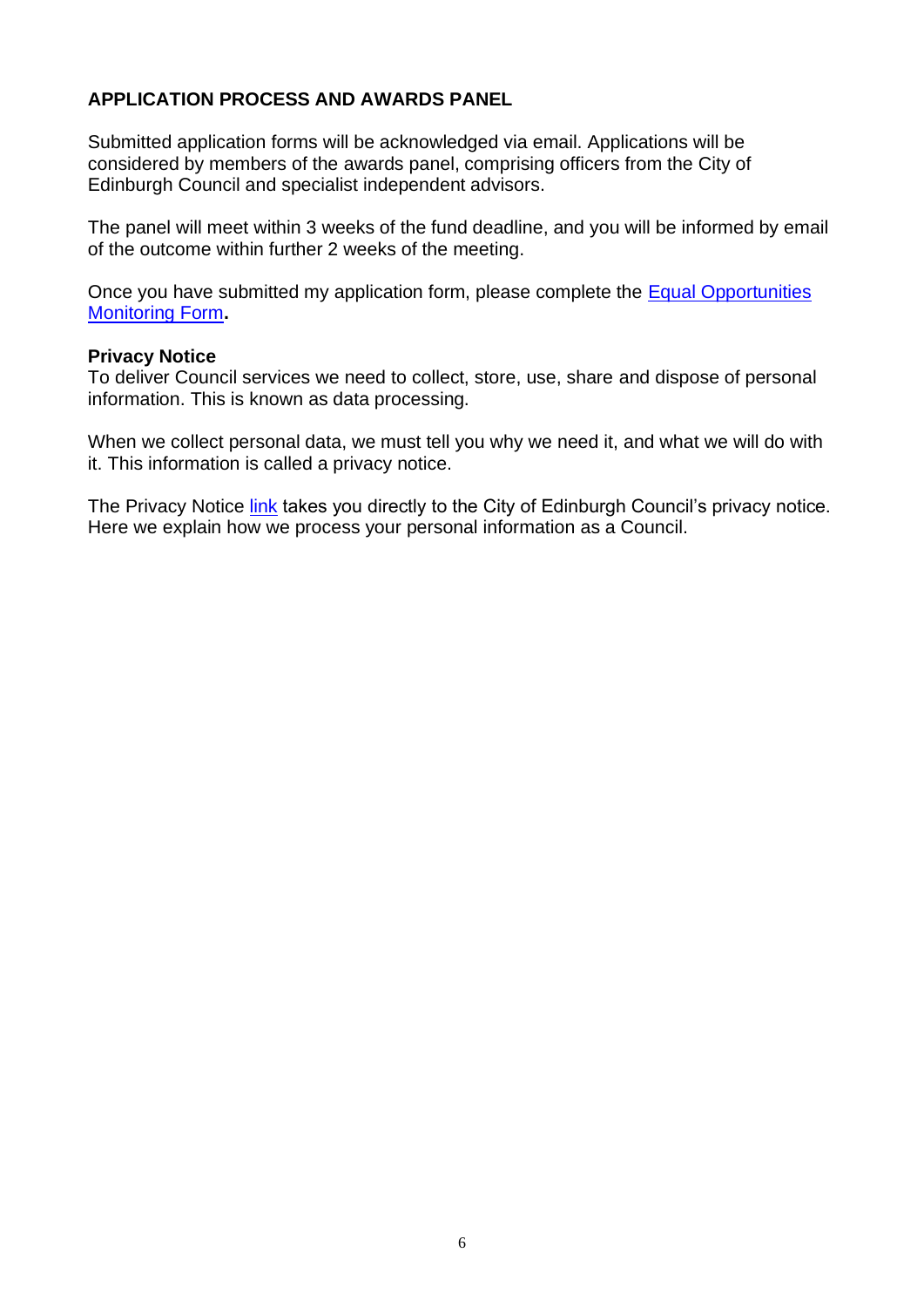**It is the responsibility of grant applicants to carefully read the following Council Standard Conditions of Grant (Council Funding Conditions) as these will be the basis of any grant relationship. These conditions may be subject to change over the proposed funding period, however, grant recipients will be sent any updated conditions.**

#### **COUNCIL STANDARD CONDITIONS OF GRANT**

These are the City of Edinburgh Council's (Council) standard conditions for the award of grant funding.

The Council provides grant funding to third parties to improve social, environmental, health and well-being and economic outcomes for Edinburgh's citizens and communities. The Council is committed to working in partnership with third party organisations, to ensure the agreed outcomes/ objectives related to this funding are delivered.

If you want to be considered for a Council grant, you must be willing to accept the following conditions (Please note that there may be additional conditions applied by the specific Council service making individual grant awards):

#### **1 General**

- 1.1 You must provide confirmation that your organisation is properly constituted. You will be asked to provide a copy of your constitution to the Council and where appropriate your organisation's Memorandums & Articles.
- 1.2 You must only use Council funds for the purposes agreed with the Council, as stated in your Funding Agreement, or as agreed in writing by the Council and these should be treated as restricted funds in your organisation's accounts.
- 1.3 All organisations are expected to have the following in place:
	- suitable operational and financial management practices;
	- proven effective organisational governance;
	- auditable record keeping systems; and
	- relevant employment, equalities, rights and sustainability policies.

#### **2 Sound Financial Practice**

- 2.1 Your financial accounting practices will meet as a minimum the essential elements and requirements of the [Office of the Scottish Charity Regulator](http://www.oscr.org.uk/media/2064/2015-10-28-amended-scottish-charity-accounts-guide.pdf) (OSCR).
- 2.2 If your grant is more than £10,000 in total, you will need to submit to the Council financial information as required by OSCR. This financial information should be returned each financial year, either by 30 December or such other date as agreed with the relevant service area providing funding.
- 2.3 If your grant is below £10,000 in total, you will need to submit records and receipts to demonstrate that the Council funds were used as indicated within your Funding Agreement. This information should be returned for the previous financial year, either by 31 July or another date set by the relevant service area providing funding.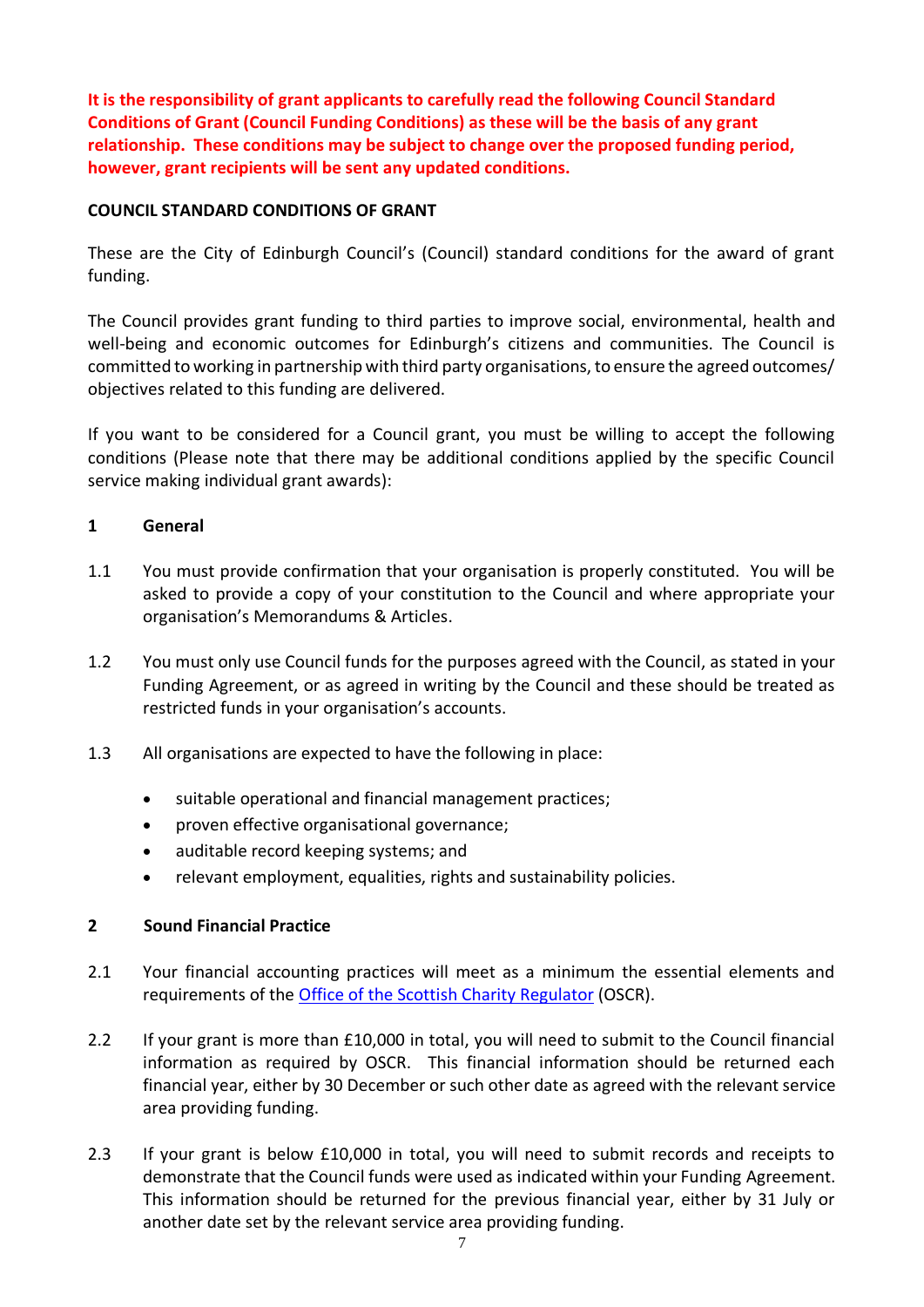- 2.4 Failure by an organisation to submit the required financial information or annual performance report on request may seriously jeopardise any future funding relationship with the Council.
- 2.5 The organisation's record-keeping and management practices should be of a good standard compliant with the [Public Records \(Scotland\) Act 2011.](http://www.nrscotland.gov.uk/files/record-keeping/public-records-act/prsa-guidance-document.pdf)

#### **3 Monitoring the use of Council funds**

- 3.1 The Council service area providing funding and the funded organisation will each nominate a contact person in respect of the grant to:
	- be the initial point of contact on matters relating to their funding relationship; and
	- ensure that the agreed monitoring and review processes are effectively managed.
- 3.2 The Council service area's nominated officer, for the purposes of the Funding Agreement, the Grant Monitoring Officer (GMO), will be entitled to attend the organisation's Board/Committee meetings subject to giving advance notice and in an observer capacity and where the GMO requests must be provided with minutes and or board papers of such meetings.
- 3.3 The Council is committed to the principles of collaboration and co-production. Coproduction means the real and meaningful involvement of the citizens of Edinburgh and recipients of services in delivering better outcomes. For the purposes of co-production and improving the service, the GMO may meet with service users for feedback sessions. As a grant recipient you are encouraged to communicate effectively and to work together with recipients of services and communities of interest to achieve and improve outcomes.
- 3.4 Performance in relation to the Funding Agreement will be reviewed annually through a variety of means and may involve at least one meeting per year for this purpose. The Council should be provided with a written report covering achievements against the Funding Agreement and detailing any outstanding plans for use of the grant.
- 3.5 If your grant is for more than £10,000 per annum, you will be required to provide an annual financial and performance report which shall include, outcomes, impacts and outputs delivered annually as a result of receiving the grant as detailed and agreed as part of the Funding Application. User satisfaction levels.
	- Performance against targets set in Funding Agreement
	- Volunteering and paid staff hours
	- Additional funding received
- 3.6 If any Council funds contribute to an organisation's financial reserves, these must be accounted for as restricted reserves. Where possible, an organisation should continue the general good practice guidance of maintaining non-earmarked reserves equal to three months' operating expenditure.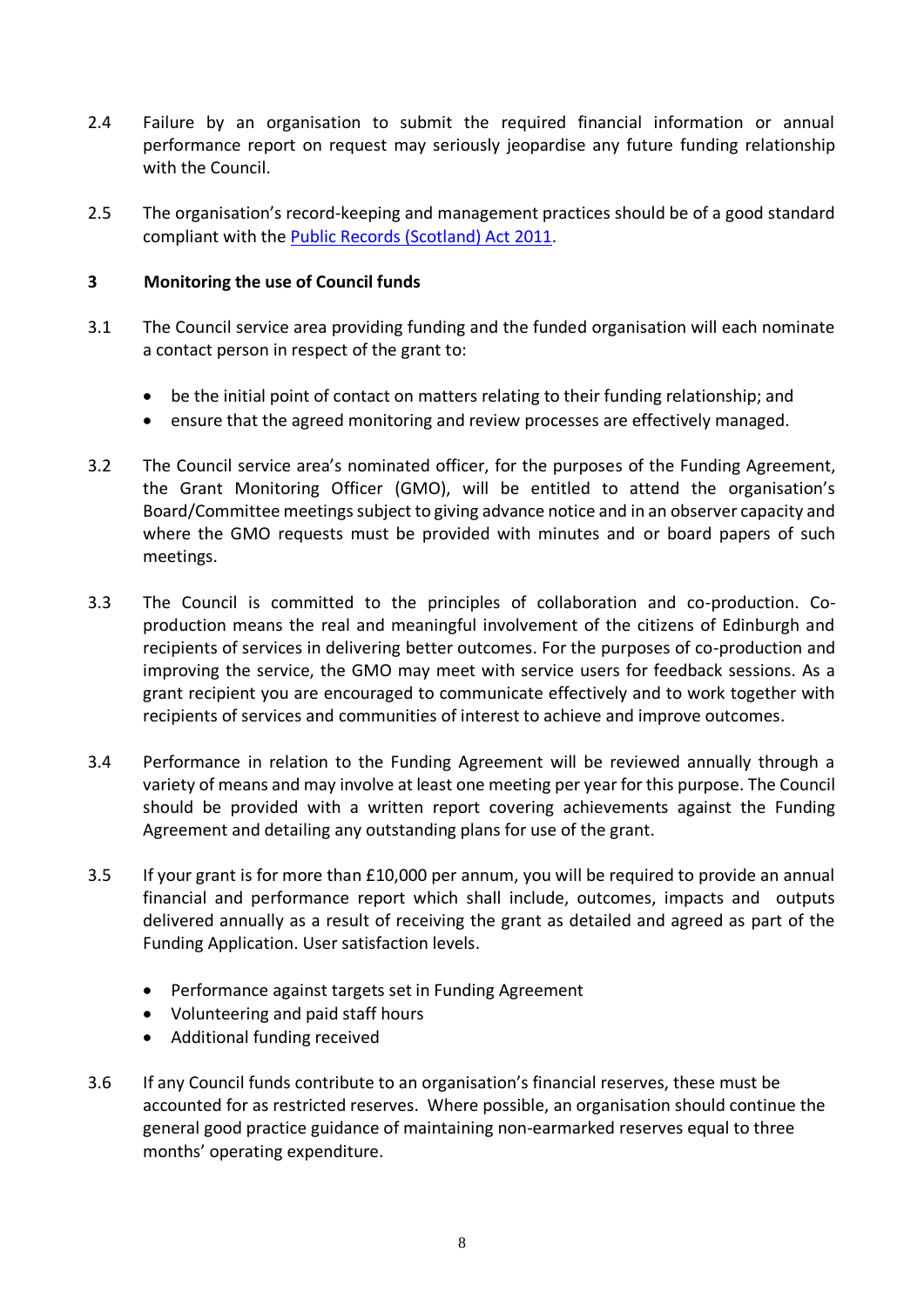3.7 If an organisation is winding up, the GMO must be consulted about any proposals to distribute surpluses and assets. Any unspent Council funding must be returned before any distribution is commenced. Approval may be sought from the Council to use unspent funding to meet outstanding commitments such as salaries, rents and costs incurred in winding up etc.

#### **4 Protecting the Environment**

- 4.1 Your organisation's policies and practices should minimise any detrimental environmental impacts and complement the Council's commitment to protecting and improving Edinburgh's environment for future generations.
- 4.2 You will ideally have in place, or will develop, an Environmental Policy which supports the Councils commitments to reduce carbon emissions and work towards a more environmental and sustainable society as set out in the Council's City Sustainability Strategy 2030 and the targets set by the Council for the City of Edinburgh to be carbon neutral by 2030.

#### **5 Equalities**

- 5.1 Your organisation must have a commitment to mainstream equalities and rights in accordance with the [Equality Act 2010](https://www.gov.uk/guidance/equality-act-2010-guidance) Both in terms of its practices employing staff and volunteers and in providing services, you should be able to show how your organisation:
	- advances equality of opportunity;
	- fosters good relations; and
	- eliminates any unlawful discrimination, harassment and victimisation.
- 5.2 If service users or prospective service users ask, you must produce information in accessible formats (e.g. tape, disk format, Braille, large print (18 or 36 point) and community languages). Records of requests for accessible formats should be kept and shared with the GMO at Funding Agreement meetings.

#### **6 Staff and Volunteers**

- 6.1 If your activities involve children and adults at risk, you must:
	- vet staff and volunteers using the national disclosure scheme and provide written confirmation that this has been carried out;
	- train staff and volunteers to communicate effectively with clients and be aware of relevant safety issues;
	- follow the policies and procedures for making the Council aware of [any abuse or neglect;](http://www.edinburgh.gov.uk/downloads/file/1405/our_joint_working_guidelines_for_adult_protection) and
	- be aware of and follow the Prevent Duty Guidance for Scotland [https://www.gov.uk/government/publications/prevent-duty-guidance/revised](https://www.gov.uk/government/publications/prevent-duty-guidance/revised-prevent-duty-guidance-for-scotland)[prevent-duty-guidance-for-scotland](https://www.gov.uk/government/publications/prevent-duty-guidance/revised-prevent-duty-guidance-for-scotland)

Copies of procedures which may offer a useful framework, such as [Safer Recruitment](http://hub.careinspectorate.com/knowledge/safer-recruitment/)  [Through Better Recruitment,](http://hub.careinspectorate.com/knowledge/safer-recruitment/) are available from your supporting service area.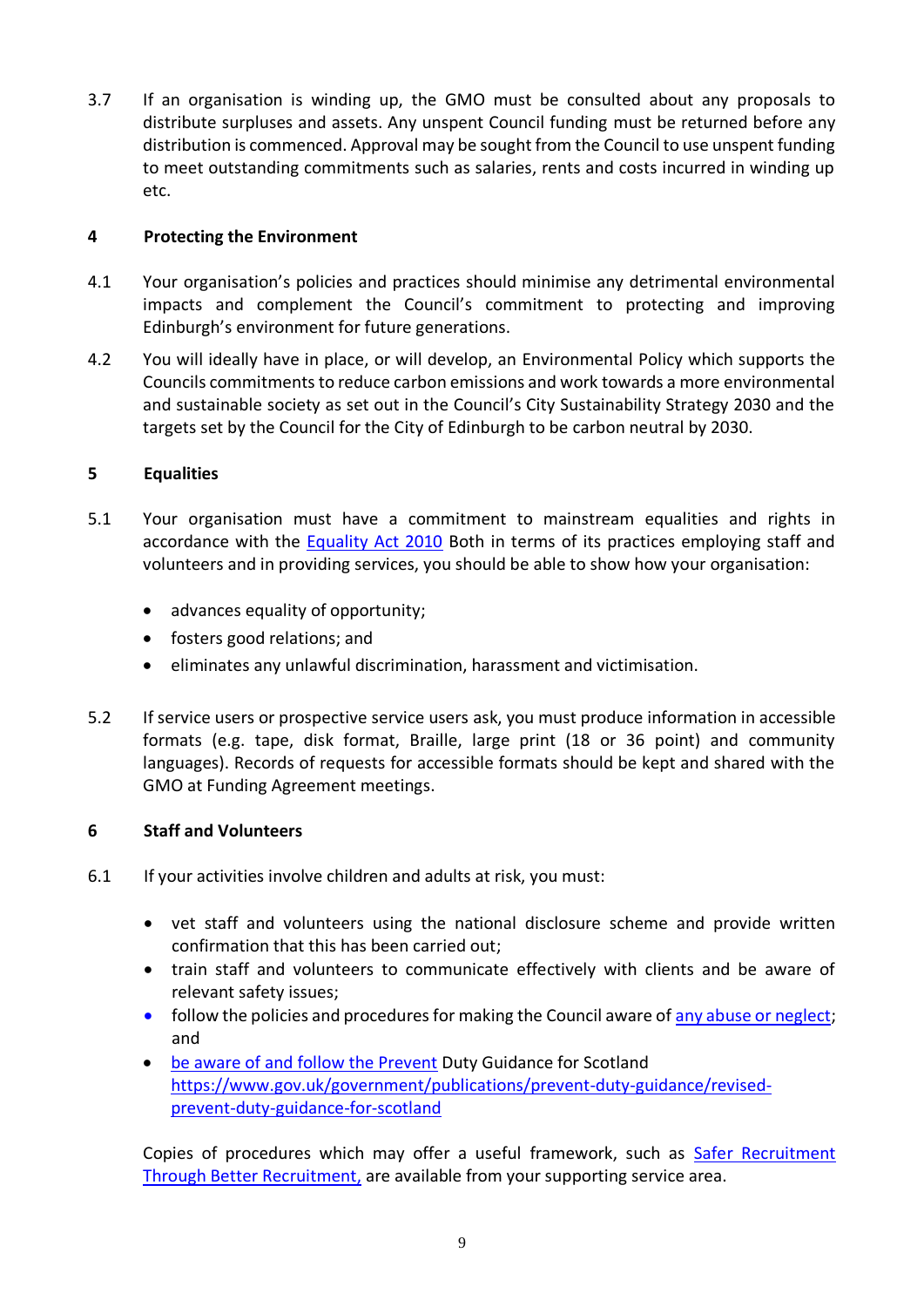- 6.2 Vacancies for posts, funded (or contributed to) by the Council grant, covering six months' duration or longer, should be publicly advertised. Advertising must indicate that the organisation is in receipt of funding from the Council for the post(s) concerned.
- 6.3 If your activities involve the use of volunteers, volunteer management and support should be of the highest standard in line with the [Investing in Volunteering scheme.](https://iiv.investinginvolunteers.org.uk/)
- 6.4 If a Council funded post lies vacant for a period of time, funding may be reduced proportionately.
- 6.5 Staff must not be hindered in any efforts to establish trade union recognition in your organisation.

#### **7 Sponsorship and Publicity**

- 7.1 If offered sponsorship packages that could be considered controversial such as tobacco, alcohol or pay day lending, you must advise the GMO at the earliest opportunity. If you are in doubt, please contact your GMO to discuss.
- 7.2 If you produce any publicity or promotional information about your organisation, including information of events or exhibitions, social media activity, recruitment information or annual reports, this material must indicate the Council's support, proportionate to the level of funding being provided. In addition, this proportionally must be reflected when listing any other funders / supporters.
- 7.3 You must adhere to Council procedures relating to the acknowledgement of funding eg: the Council logo, or the words 'Supported by the City of Edinburgh Council' should always appear on promotional material, websites, online presence, social media, programmes, annual reports and job vacancy advertisements.
- 7.4 By prior agreement, the Council and the funded organisation shall be entitled to:
	- host promotions, photo calls and press briefing at mutually convenient times, located within the funded organisation;
	- issue press releases regarding areas of the funding relationship at any time throughout the period of the fund; and
	- work closely with the Council's Communication Team to identify mutually beneficially promotional opportunities. Your GMO can give you the relevant contact in the Council's Communication Team.
- 7.5 During the period of funding, any press release or other communications activity which relates to the relationship between a funded organisation and the Council, must be agreed by both parties before being issued. Any releases or other communications activity out-with this period that relate to activity associated with this funding must also reference the Council's support and the opportunity for the inclusion of a Council comment.
- 7.6 [Section 2 of the Local Government Act 1986](https://www.legislation.gov.uk/ukpga/1986/10/section/2) prohibits the Council from publishing any material that appears to be designed to affect public support for a political party. The same section also prohibits the Council from awarding funding to organisations for this purpose.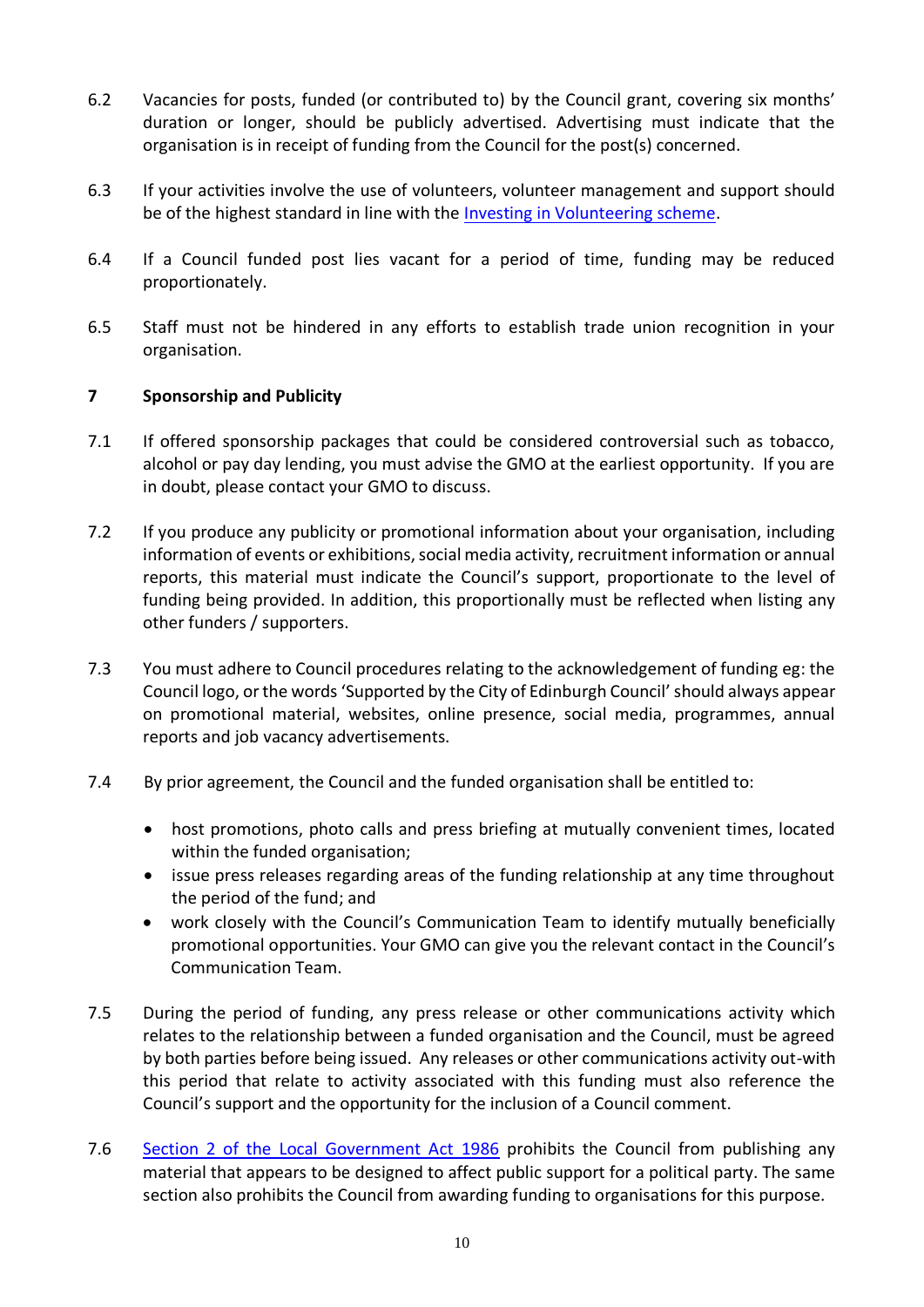#### **8 Funding Terms**

- 8.1 Funding agreements cover a single financial year. Where a grant award spans more than one year, this can be referenced in a funding agreement but awards for a second and subsequent year(s) of funding are "in principle" only. Funding agreements are reviewed and renewed annually and grant awards for second or subsequent year(s) are subject to the Council's own financial position as judgement on the satisfactory performance of funded organisations.
- 8.2 You acknowledge that the Council is bound by Grant Standing Orders and to encourage the future financial sustainability and diversity of funding sources all grant recipients are encouraged where possible to seek and secure alternative sources of funding and to acknowledge that Council grant programmes are subject to the requirement to openly advertise grants to all eligible applicants unless agreed by the relevant Committee.
- 8.3 Funding will be issued following the agreement of both parties to the Funding Agreement and related signing. The funds will be paid by the Council in the form of direct payment through BACS to the organisation's bank account.
- 8.4 The Funding Agreement will record the pattern of payments to be followed. Payment will be by BACS into the organisation's bank account.

### **9 Breach, termination and variation of the Funding Agreement**

- 9.1 The Council acting reasonably and proportionately shall have the right to demand immediate repayment by the organisation of the whole grant or any part thereof if there is failure to:
	- give appropriate recognition of the Council's support as outlined above;
	- comply with all the terms and conditions specified;
	- attend, as appropriate, meetings with the Council;
	- communicate in advance proposed changes in the Funding Agreement including any inability to meet agreed service delivery outcomes;
	- act to meet the agreed targets contained in the Funding Agreement;
	- make decisions or operate systems to the standards expected by the Council in managing public funds.
- 9.2 This agreement will automatically terminate with immediate effect:
	- by reason of fundamental breach, unremedied or repeated default on the Funding Agreement conditions;
	- following a breach of statutory duty;
	- if the funded organisation is in receivership, insolvent or in liquidation;
	- if the funded organisation does anything to bring the Council into disrepute.

Based on any of the above, the Council reserves the right to the return of appropriate funds from the organisation.

9.3 To terminate a Funding Agreement, either party must submit a Notice of Termination to the Registered or Head Office of the other party by recorded delivery or registered post.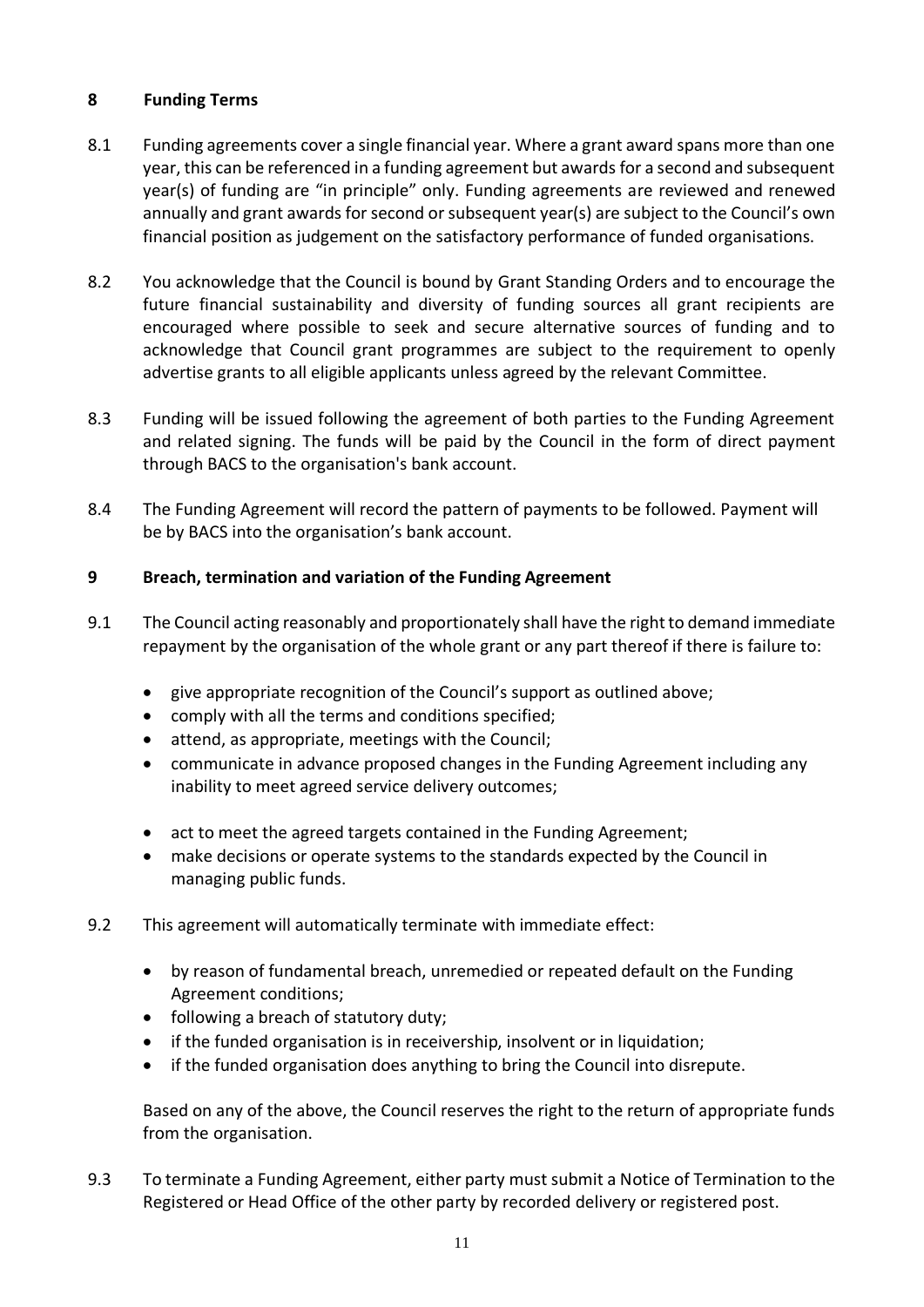9.4 Any party wishing to vary a Funding Agreement will need to give a minimum of twenty-eight days' notice to the other party or parties of the proposed variation. Any variation shall only be valid if agreed by both parties in writing.

#### **10 Miscellaneous Conditions**

- 10.1 For the purpose of this clause 10 the terms "data controller", "processor" and "personal data" shall have the meaning set out in the Data Protection Legislation.
- 10.2 "Data Protection Legislation" means all applicable laws relating to privacy and the processing of personal data including the [General Data Protection Regulation \(EU\) 2016/679](http://eur-lex.europa.eu/legal-content/EN/TXT/?uri=uriserv:OJ.L_.2016.119.01.0001.01.ENG) and the [Data Protection Act 2018](http://eur-lex.europa.eu/legal-content/EN/TXT/?uri=uriserv:OJ.L_.2016.119.01.0001.01.ENG) or any equivalent or similar legislation implemented in the UK following the UK's withdrawal from the European Union.
- 10.3 "Information Legislation" means the [Freedom of Information \(Scotland\) Act 2002](http://www.legislation.gov.uk/asp/2002/13/contents) and the [Environmental Information \(Scotland\) Regulations 2004.](https://www.legislation.gov.uk/ssi/2004/520/contents/made)
- 10.4 You must observe your obligations under the Data Protection Legislation and the Information Legislation, and shall comply with all applicable laws, regulations, best practice and codes of practice.
- 10.5 You acknowledge that the Council is subject to requirements under the Data Protection Legislation and the Information Legislation. Where requested by the Council, you will provide reasonable assistance and cooperation to the Council to assist the Council's compliance with its information disclosure obligations.
- 10.6 On request from the Council you will provide the Council with all such relevant documents and information relating to your data protection policies and procedures.
- 10.7 You acknowledge that the Council, acting in accordance with the codes of practice issued and revised from time to time relating to the Information Legislation, may disclose information concerning your organisation and this Funding Agreement without consulting you.
- 10.8 You can request that specific information you provide to the Council as part of the Funding Agreement is exempted from disclosure under the Information Legislation. However, no guarantee can be given that the Council can comply with such a request.
- 10.9 You agree that you are the data controller of any personal data processed by you for the funded activities agreed with the Council as stated in the Funding Agreement. You will comply fully with the Information Acts to the extent that they are applicable to you and with the ICO's public guidance for data controllers.
- 10.10 You agree that the Council, its employees and contractors may use personal data which you provide about your staff, partners and participants involved in the activities agreed with the Council in order for the Council to administer and evaluate the grant, and to exercise the Council's rights under the Funding Agreement.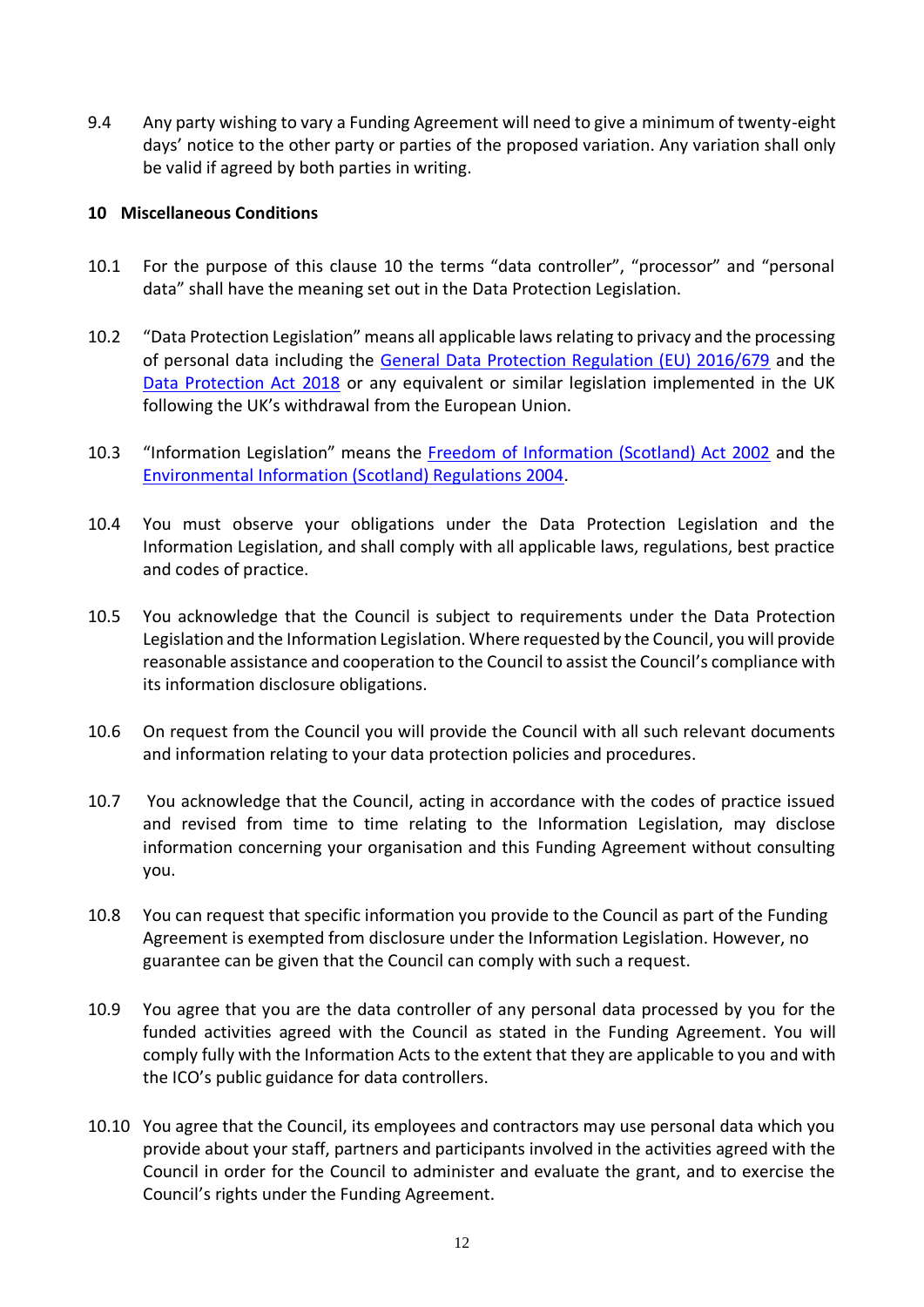- 10.11 You agree that the Council may share details of the grant, the name of your organisation and any personal data obtained from you with the Scottish Government and that such details may appear on any Government Grants Information System database which is available for search by other funders. You also agree to the Council publishing any details of the grant on the Council's website.
- 10.12 You will ensure that you have adequate insurance including public liability and employer's liability.
- 10.13 You will provide, if requested, evidence that where the award is used to purchase items of equipment, the equipment is adequately insured. In the event of the equipment being lost, stolen or damaged and not replaced, money obtained from the insurance must be paid to the Council.
- 10.14 In the event of items of capital equipment funded by the Council being no longer required, or an organisation with such equipment ceasing to exist, at the discretion of the appropriate Director, the equipment should be returned to the Council.
- 10.15 You will notify the Council of any conflict of interest that may reasonably be deemed to affect the impartiality of any member of staff, volunteer, Office Bearer or Board/Management Committee Member on any matter relevant to his or her duties.
- 10.16 You will provide evidence to the Council that the organisation is working to support the principles of Best Value. These principles include:
	- Accountability to service users;
	- Transparency in the organisation's decision-making through easily accessible information;
	- Demonstration of continuous improvement in the provision of services or activities; and
	- Encouraging ownership of the organisation by all stakeholders through effective consultation processes.
- 10.17 The Council will not approve grants for projects whose members have been involved in activity deemed to be inappropriate by the Council e.g. fraud, criminal activity or breach of workforce regulations.

#### **11 Fair Work Practices / Living Wage Foundation Rate**

- 11.1 The Council expects funded organisations to adopt policies which comply with fair work practices. Fair and equal pay, including the Living Wage, is a positive factor and one of the clearest ways in which a funded organisation can demonstrate that it adopts fair work policies.
- 11.2 The Council has committed to the [Living Wage Foundation Rate](https://www.livingwage.org.uk/) (currently £9.30 per hour as at July 2020, the new annual rate is announced in November during Living Wage week each year), and therefore encourages funded organisations to do the same.
- 11.3 Funded organisations can also demonstrate a commitment to fair work practices through a variety of policies and practices including, but not limited to: recruitment, remuneration, terms of engagement, skills utilisation and job support and worker representation.